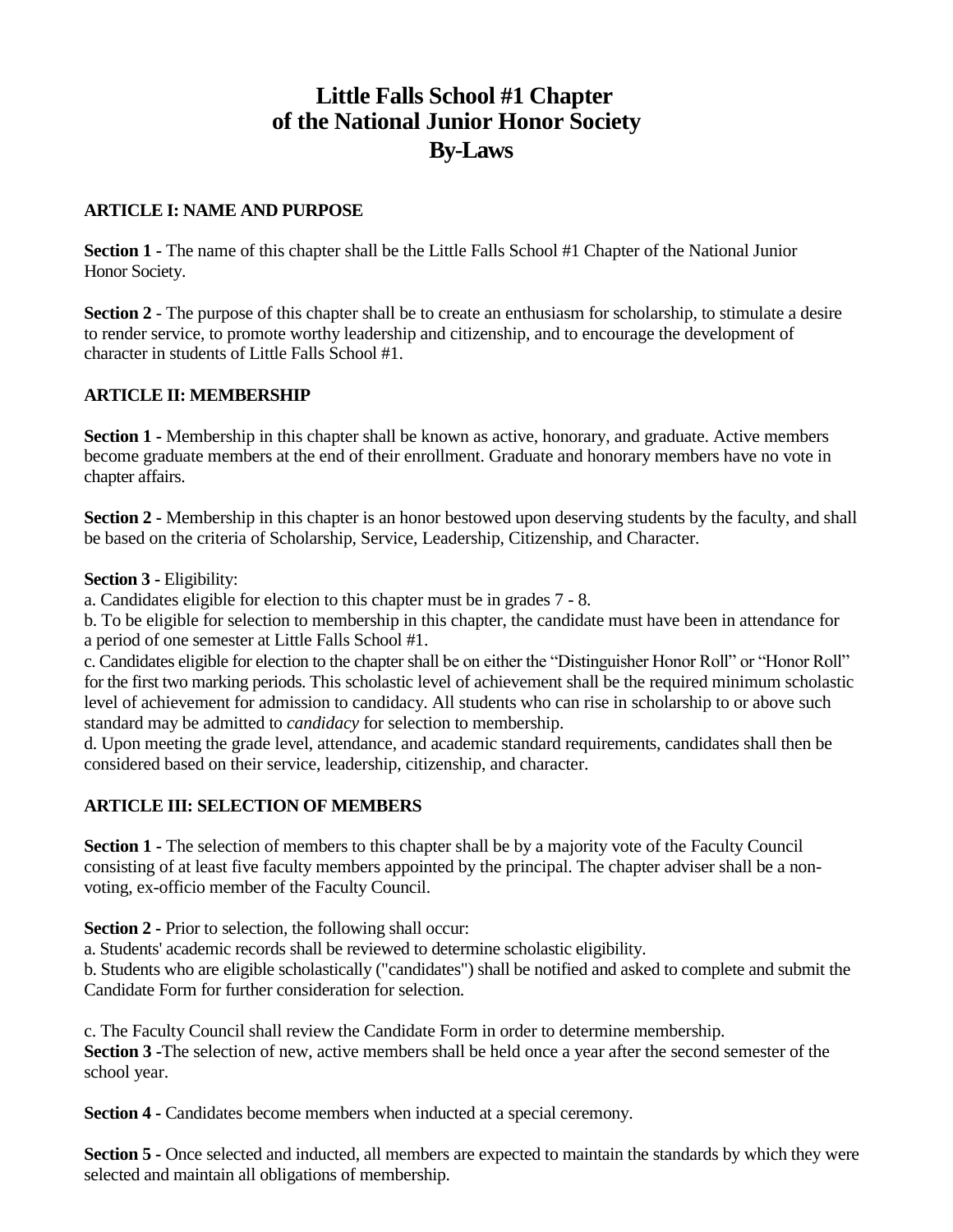**Section 6 -** An active member of the National Junior Honor Society who transfers from this school will be given a letter indicating the status of his/her membership and signed by the Principal or adviser.

**Section 7 -** An active member of the National Junior Honor Society who transfers to this school will be *automatically* accepted for membership in this chapter. The Faculty Council shall grant to the transferring member one semester to attain the membership requirements and, thereafter, this member must maintain those requirements for this chapter in order to retain his/her membership.

## **ARTICLE IV: DISCIPLINE and DISMISSAL**

**Section 1 -** Any member who falls below the standards of scholarship, leadership, character, citizenship, or service may be dismissed from the Little Falls School #1 Chapter of the National Junior Honor Society. A member of the National Junior Honor Society is expected to maintain his/her academic standing and take an active role in service and leadership to his/her school and community. A member should continue to be on either the either the "Distinguisher Honor Roll" or "Honor Roll" for three out of four marking periods.

**Section 2** – Members must attend monthly meetings. If a member is absent from school the day of a meeting that would count as an excused absence. If the member was in school and does not speak to advisor about missing the meeting that is counted as an unexcused absence. More than two unexcused absences the member will be spoken to. Any absences after that could lead to dismissal from the NJHS.

**Section 3 -** If a member's academic grades fall below the standard in effect when he/she was selected he/she will be given a written warning and a time period for improvement. If the grades remain below standard at the end of the warning period the student will be subject to further disciplinary action by the Faculty Council that may include dismissal from the chapter.

**Section 4 -** Violation of the law or school regulations can result in dismissal of a member. These violations include, but are not limited to stealing, destruction of property, cheating, truancy, or possession, selling, or being under the influence of drugs or alcohol at school or school-related activities.

**Section 5 -** Offenders of the school conduct code (such as use of profanity, failure to comply, unexcused absence, excessive tardiness, etc.) will receive written warning notification. A conference may be requested by either party (Faculty Council or student/parent). If the member is involved in another violation of the school conduct code, the member may be dismissed.

## **Section 6 -** In all cases of pending dismissal:

a. The member will receive written notification indicating the reason for possible dismissal from the adviser/Faculty Council. The member and adviser will discuss the written notification in a conference. Situations that involve flagrant violations of school rules or the law can warrant disciplinary action without a written warning although a hearing must still be held (see below).

b. The member will be given the opportunity to respond to the charge against him/her at a hearing before the Faculty Council prior to the vote on dismissal (in accordance with due process identified in **Article X** of the National Constitution). The member has the opportunity to present his/her defense either in person or in writing. The Faculty Council will then vote on whether to dismiss. A majority vote of the Faculty Council is needed to dismiss any member.

c. The results of the Faculty Council vote will be reviewed by the principal, and then if confirmed, expressed in a letter sent to the student, parents, and principal. Dismissed members must surrender any membership emblems to the adviser.

d. The Faculty Council's decision may be appealed to the building principal and afterwards through the school district discipline policy.

e. When a student is dismissed or resigns, he/she is no longer a member and may never again be considered for membership in the National Junior Honor Society.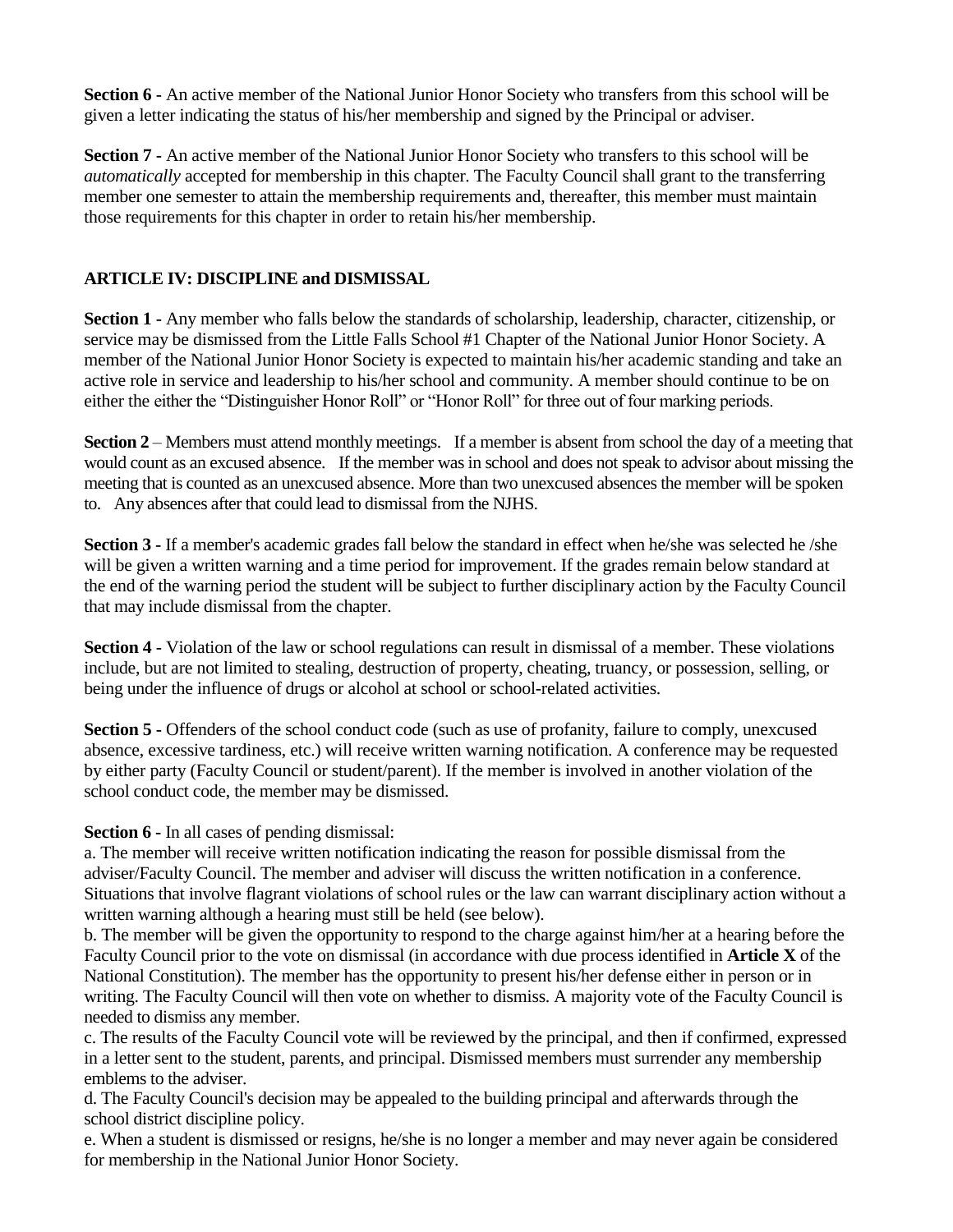**Section 7 -** In lieu of dismissal, the Faculty Council may impose disciplinary sanctions upon a member as deemed appropriate.

## **ARTICLE V: OFFICERS**

**Section 1 -** The officers of the chapter shall be president, vice president, secretary and treasurer.

**Section 2 -** Student officers shall be elected at the last meeting of each school year. All returning active members are eligible to run for a position as an officer. All active members of the chapter are eligible to vote.

**Section 3 -** A majority vote shall be necessary to elect any officer of this chapter. If the first vote does not yield a majority, a second vote shall be taken of the two candidates receiving the highest number of votes.

**Section 4 -** It shall be the duty of the president to preside at the meetings for this chapter.

**Section 5** - The vice-president shall preside in the absence of the president and shall also keep a record of members' contributions to leadership and service.

**Section 6** - The secretary shall keep the minutes of meetings and be responsible for all official chapter correspondence.

**Section 7 -** The treasurer shall keep the record of chapter expenses, dues, and all other financial transactions of the chapter.

#### **ARTICLE VI: EXECUTIVE COMMITTEE**

**Section 1** - The executive committee shall consist of the faculty adviser and the chapter officers.

**Section 2 -** The executive committee shall have general charge of the meetings and the business of the chapter, but any action by the executive committee is subject to the review of the chapter members.

#### **ARTICLE VII: MEETINGS**

**Section 1** - Meetings of this chapter shall be held monthly. Additional meetings may be added at the discretion of the faculty adviser.

**Section 2** - This chapter shall conduct its meetings according to *Robert's Rules of Order*.

**Section 3** - All chapter members are expected to attend all regularly-scheduled chapter meetings.

#### **ARTICLE VIII: ACTIVITIES**

**Section 1** - The chapter shall determine one or more service projects for each year.

**Section 2** - All members shall regularly participate in these projects.

**Section 3** - These projects shall have the following characteristics: fulfill a need within the school or community, have the support of the administration and the faculty, be appropriate and educationally defensible, and be well-planned, organized, and executed.

**Section 4** - Each member shall have the responsibility for choosing and participating in an individual service project which reflects his or her particular talents and interests and as approved by the chapter adviser. This is in addition to the chapter projects to which all members contribute.